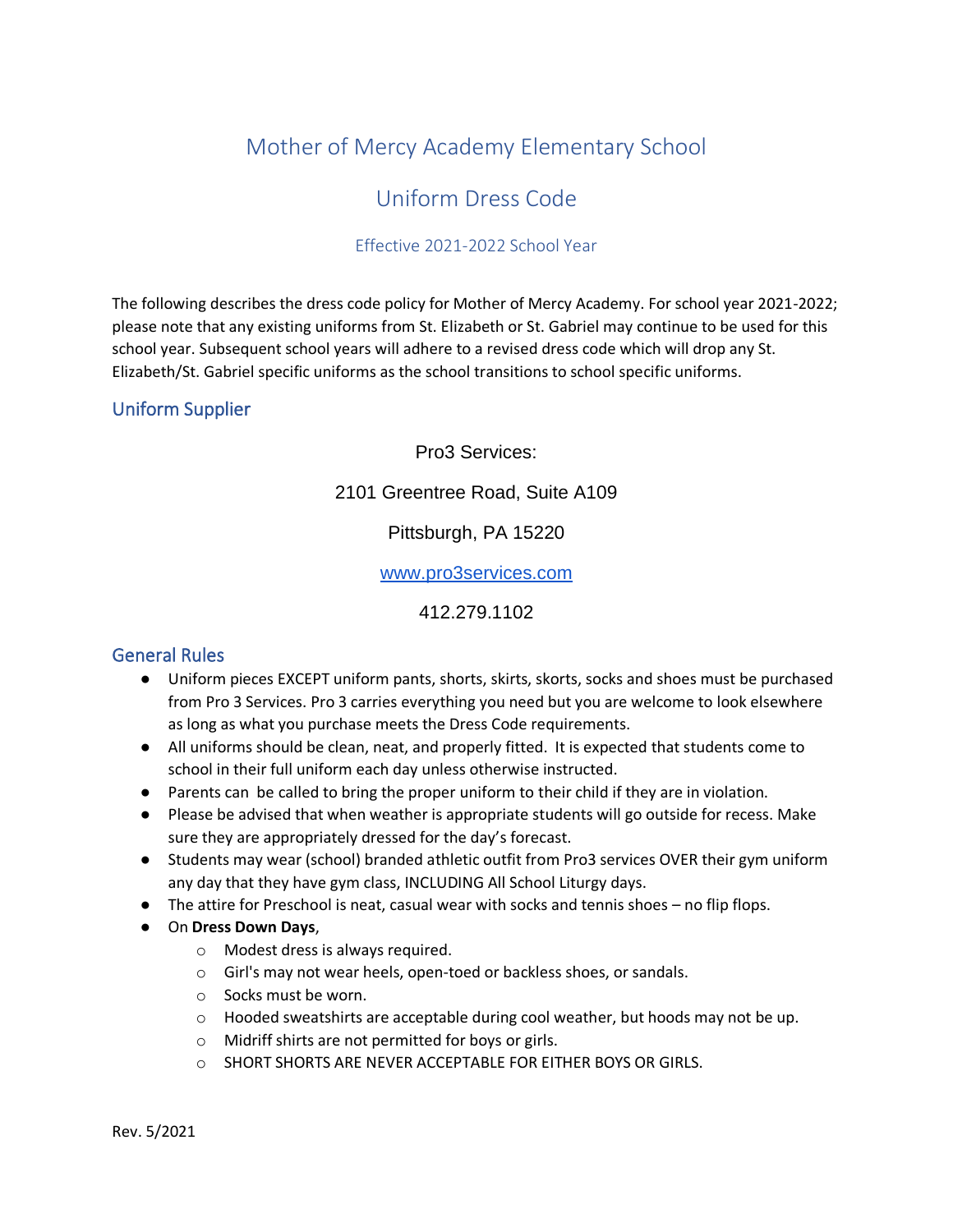# Boys

## Standard Uniform (Year-round)

| Item                                        | <b>Description/Color</b>                                                                                                                                                      |
|---------------------------------------------|-------------------------------------------------------------------------------------------------------------------------------------------------------------------------------|
| Polo                                        | White, Green, Yellow, Light Blue. (Regular or with school logo)                                                                                                               |
| Oxford                                      | White, Light Blue (Regular or with school logo)                                                                                                                               |
| Pants                                       | Khaki, Navy or Black - Not cargo style                                                                                                                                        |
| <b>Belt</b>                                 | Belt required for pants or shorts.                                                                                                                                            |
| <b>Socks</b>                                | Solid colors (white, navy, gray, black) that cover ankle. No Logos                                                                                                            |
| <b>Shoes</b>                                | Dress or tennis shoes                                                                                                                                                         |
| Boots (during inclement<br>weather)         | Black or brown boots may be worn during inclement weather.                                                                                                                    |
| Over-wear                                   | ALL STUDENTS may wear a (school) embroidered sweatshirt, sweater,<br>sweater vest, 1/4 zip pull over, or (school) branded athletic jacket may be<br>worn over uniform shirts. |
| Hair                                        | Hair must be neatly trimmed, clean and be of natural hair colors.                                                                                                             |
| Unacceptable-Hair                           | No unnatural colors are permitted in the form of highlights, tips, or full head.<br>Highlights of natural colors are permitted.                                               |
| <b>Unacceptable-Jewelry</b>                 | Boys are not to wear earrings larger than a small stud.                                                                                                                       |
| <b>Unacceptable-Items</b><br>untucked       | All uniform shirts, blouses and polos must be neatly tucked into uniform<br>pants or shorts.                                                                                  |
| Unacceptable-<br><b>Undergarments shown</b> | Boys' undergarments are never to be displayed above shorts or slacks.                                                                                                         |
| <b>Unacceptable-Flip Flops</b>              | No flip/flops or backless shoes are permitted with uniforms or on Dress<br>Down Days.                                                                                         |

### Mass Attire

| Item                   | <b>Description/Color</b>                |
|------------------------|-----------------------------------------|
| Oxford                 | White                                   |
| Tie                    | Anv                                     |
| Pants                  | Khaki, Navy, or Black - Not cargo style |
| Shorts (during summer) |                                         |
| <b>Shoes</b>           | Tennis shoes or dress shoes             |

## Summer dress (First Day of School-October 31, April 1-Last Day of School)

| Item             | <b>Description/Color</b> |
|------------------|--------------------------|
| Standard uniform | Described above.         |
| <b>Shorts</b>    | Khaki, Navy, or Black    |

### Gym

| Item          | <b>Description/Color</b>                                             |
|---------------|----------------------------------------------------------------------|
| T-Shirt       | Any for School 21-22 (Including royal blue with St. E logo on front) |
| <b>Shorts</b> | Any for School 21-22                                                 |